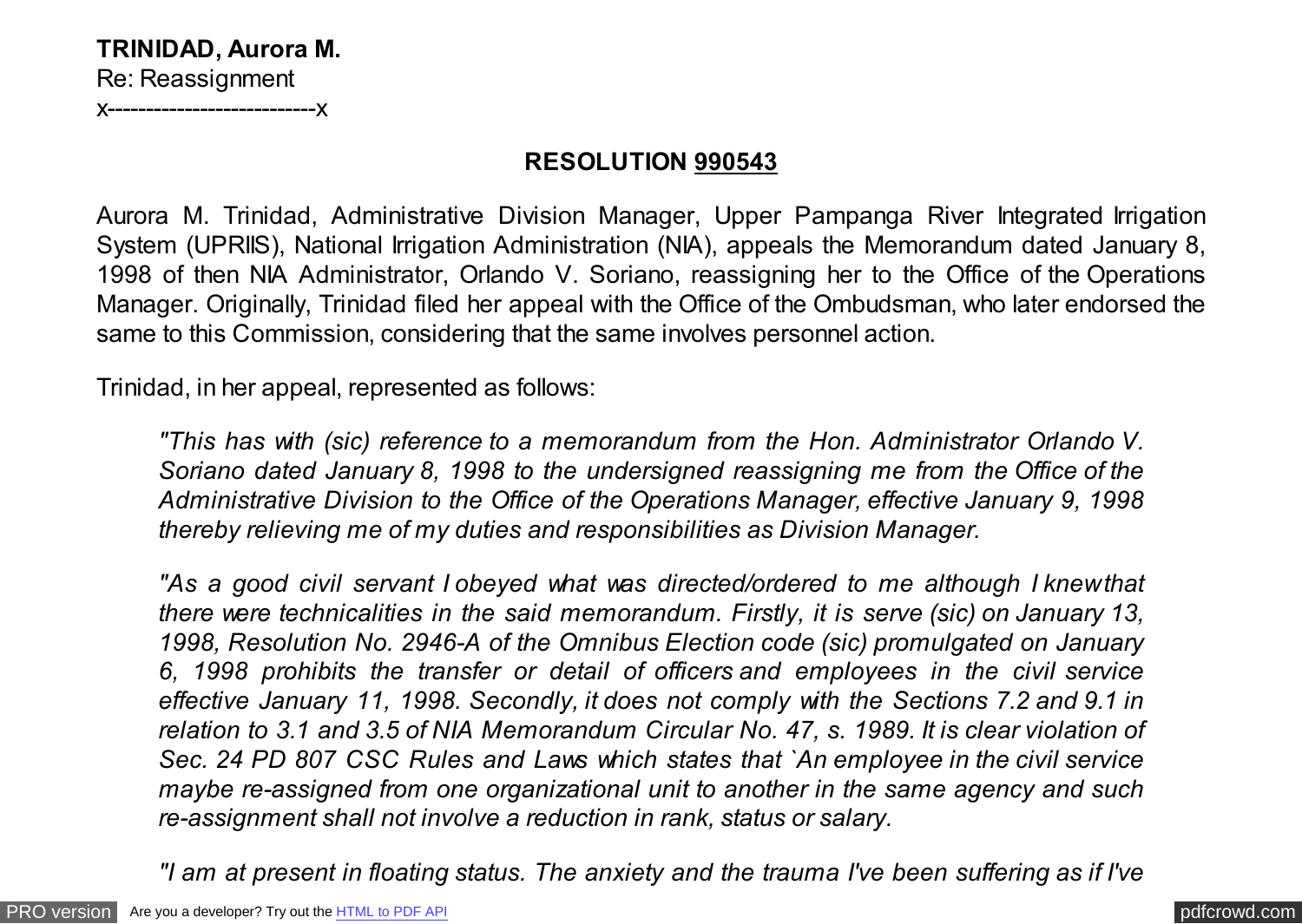*done nothing good in my existence as Administrative Officer demoralized me more. If this will be the situation employees in the field offices will fear of having the same fate as I do."*

The contested Memorandum reads, in part, as follows:

*x x x*

*"In the exigency of the service and pursuant to NIA Memorandum Circular No. 47, 1989 the following UPRIIS employees are hereby re-assigned as follows:*

*NAME/DESIGNATION FROM TO*

*AURORA M. TRINIDAD Manager, Adm. Div. Office of the Operations*

*Division Manager A Manager*

*x x x*

*"The above re-assigned personnel are hereby relieved of their present duties and responsibilities and ordered to clear themselves of their present accountabilities.*

*"These re-assignments take effect January 9, 1998 and shall supersede other orders inconsistent herewith and shall remain in force unless otherwise revoked by the undersigned."*

When requested to comment, Administrator Soriano stated in his letter dated June 1, 1998, as follows:

*"a) Administrative Order No. 272 - All departments, bureaus, agencies, offices and instrumentalities of the Government are required to adopt and implement a system of rotation and assignment of personnel by which the talents, training, capacities and abilities of employees in the Civil Service may be availed of and used in whichever position or for*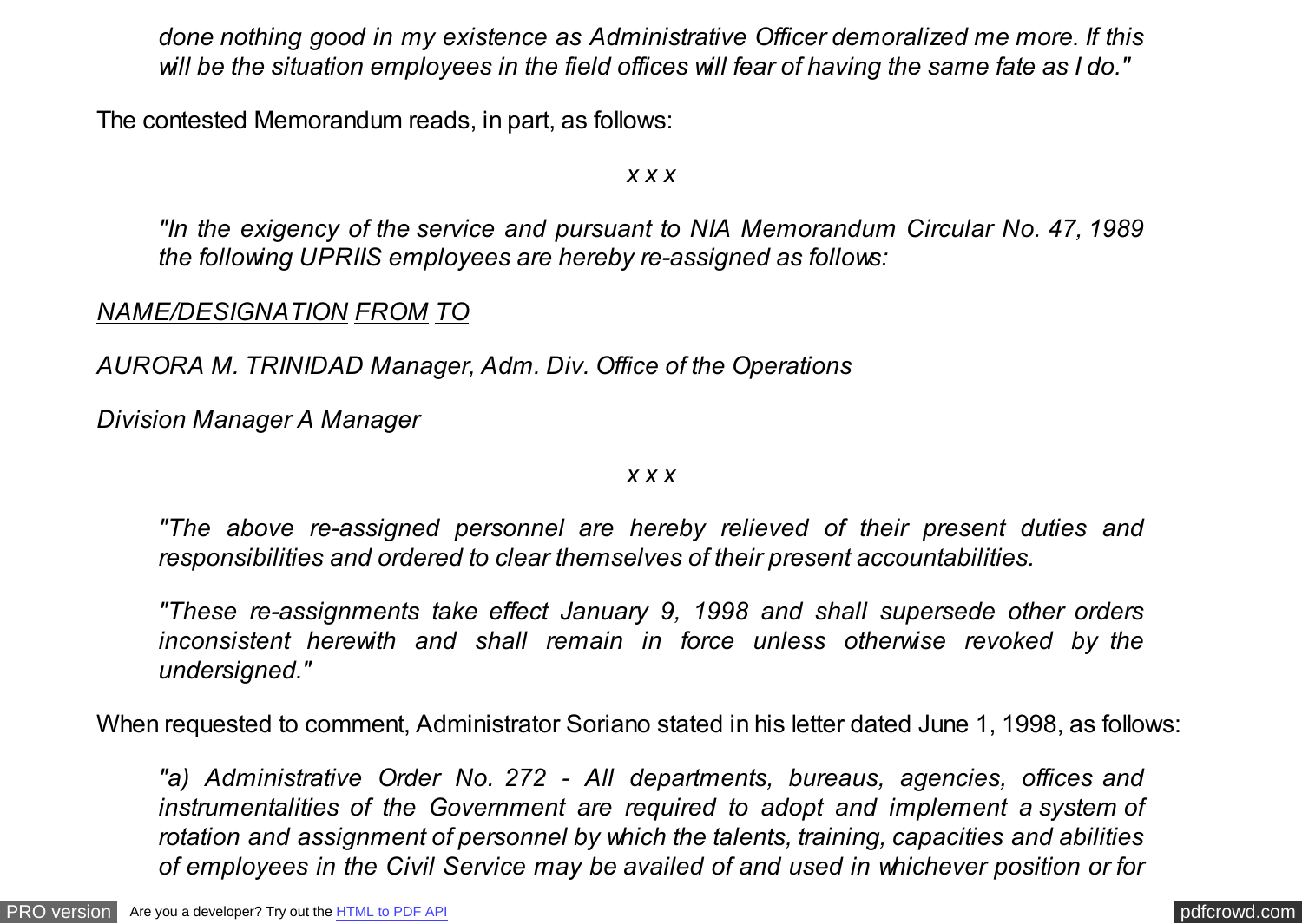*whatever functions they are needed, without directly violating the existing laws and rules on the Civil Service.*

*"b) Sec. 26, (7), Chapter V, Book V of Executive Order No. 292. Reassignment - An employee may be reassigned from one organization unit to another in the same agency; Provided, That such reassignment shall not involve a reduction in rank, status or salary.*

*"c) The exigency and interest of the service was the foremost objective in making the reassignment to improve operations and services to the farmers.*

*"In view of the above, it is recommended that the instant complaint be dismissed for lack of merit."*

The case stemmed from the issuance of a Memorandum dated January 8, 1998 by the NIA Administrator, Orlando V. Soriano. In said Memorandum, Aurora M. Trinidad was relieved from her position as Manager, Administrative Division, UPRIIS, Cabanatuan City and was reassigned to the Office of the Operations Manager effective January 9, 1998.

Trinidad claims that her reassignment, was not in compliance with Sections 3.1, 3.5, 7.2 and 9.1 of NIA Memorandum Circular No. 47 series of 1989. Her rotation is not a lateral movement or reassignment from her present organizational unit to another within the agency as she was merely transferred to the Office of the Operations Manager without any designated position. In addition, she claims that her reassignment is not in accordance with the Civil Service Law and rules.

The main issue presented in the instant case is whether or not there is sufficient basis for the continued effectivity of the reassignment of Trinidad at the Office of the Operations Manager. Thus, the resolution of this case shall focus only on the propriety of the reassignment order considering that the Ombudsman has referred to the Commission on Election (COMELEC) the alleged violation of COMELEC Resolution No. 2946-A promulgated on January 6, 1998. It may be worthy to mention that this COMELEC Resolution prohibits the transfer or detail of officers and employees in the Civil Service effective January 11, 1998.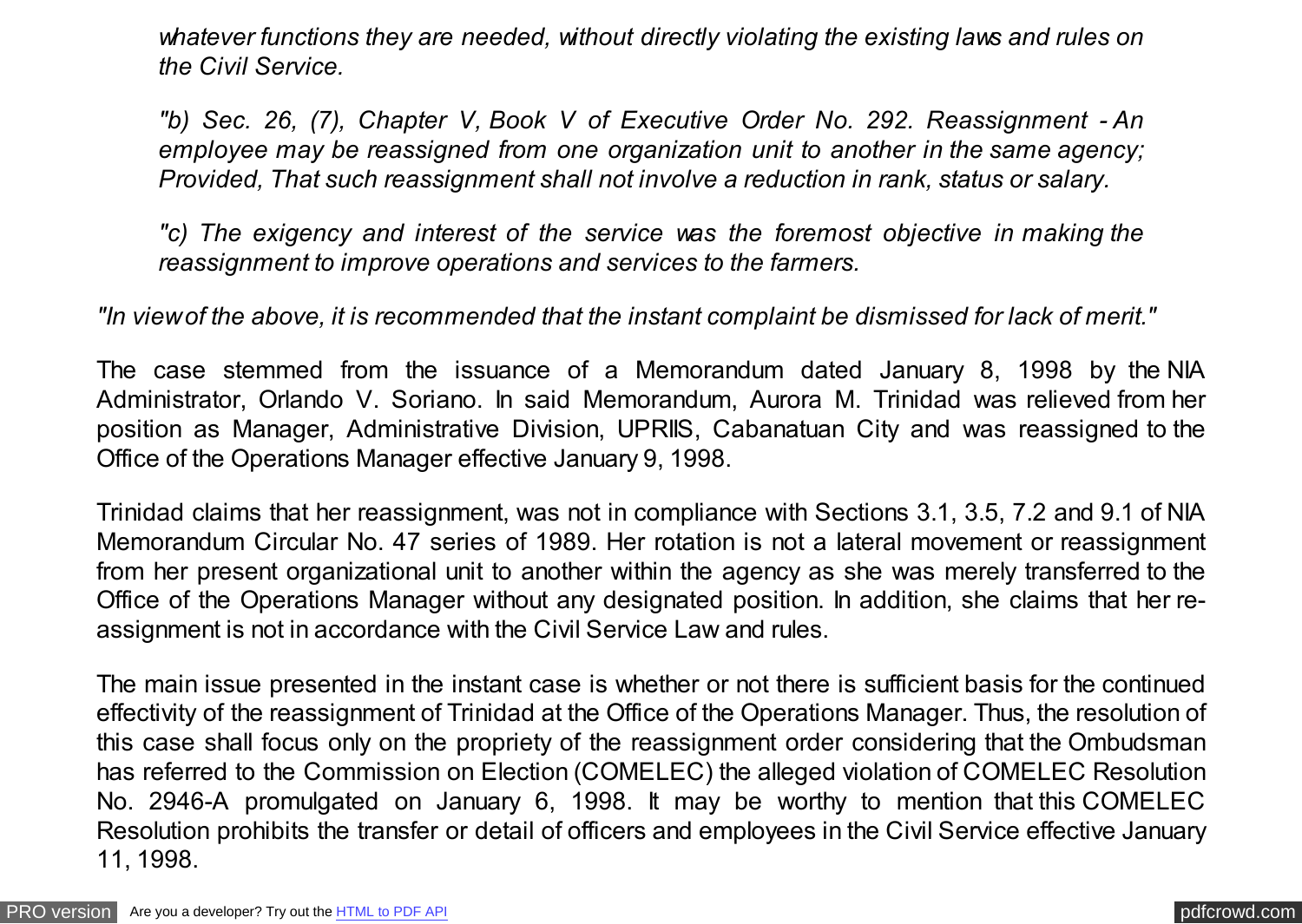After a careful evaluation of the records of the case, the Commission finds the reassignment of Trinidad not in order.

The Guidelines to NIA Memorandum Circular No. 47, series of 1989, re: Guidelines to Rotation, provides that:

### *x x x*

*"3.1 ROTATION - is the lateral movement or reassignment of a NIA official from his present organizational unit to another within the agency. It involves change of assignment to another of more or less the same work complexity and rank. The official, however, retains his rank, status or salary. The movement does not require the issuance of an appointment.*

### *x x x*

*"3.5 RANK - denotes the relative standing of an official in the organizational hierarchy.*

#### *x x x*

*"7.2 The Rotation Order shall be issued not less that forty-five (45) days prior to the effectivity in order to give the official concerned ample time to clear his desk and brief his successor on matters such as, existing resources of the office, plans and programs, ongoing activities, commitments, special problems, if any, any other items affecting the operation of his office. He shall clear himself of financial and property accountabilities in his present station."*

#### *x x x*

Significantly, Item 6.1 of the same NIA Guidelines provides as follows: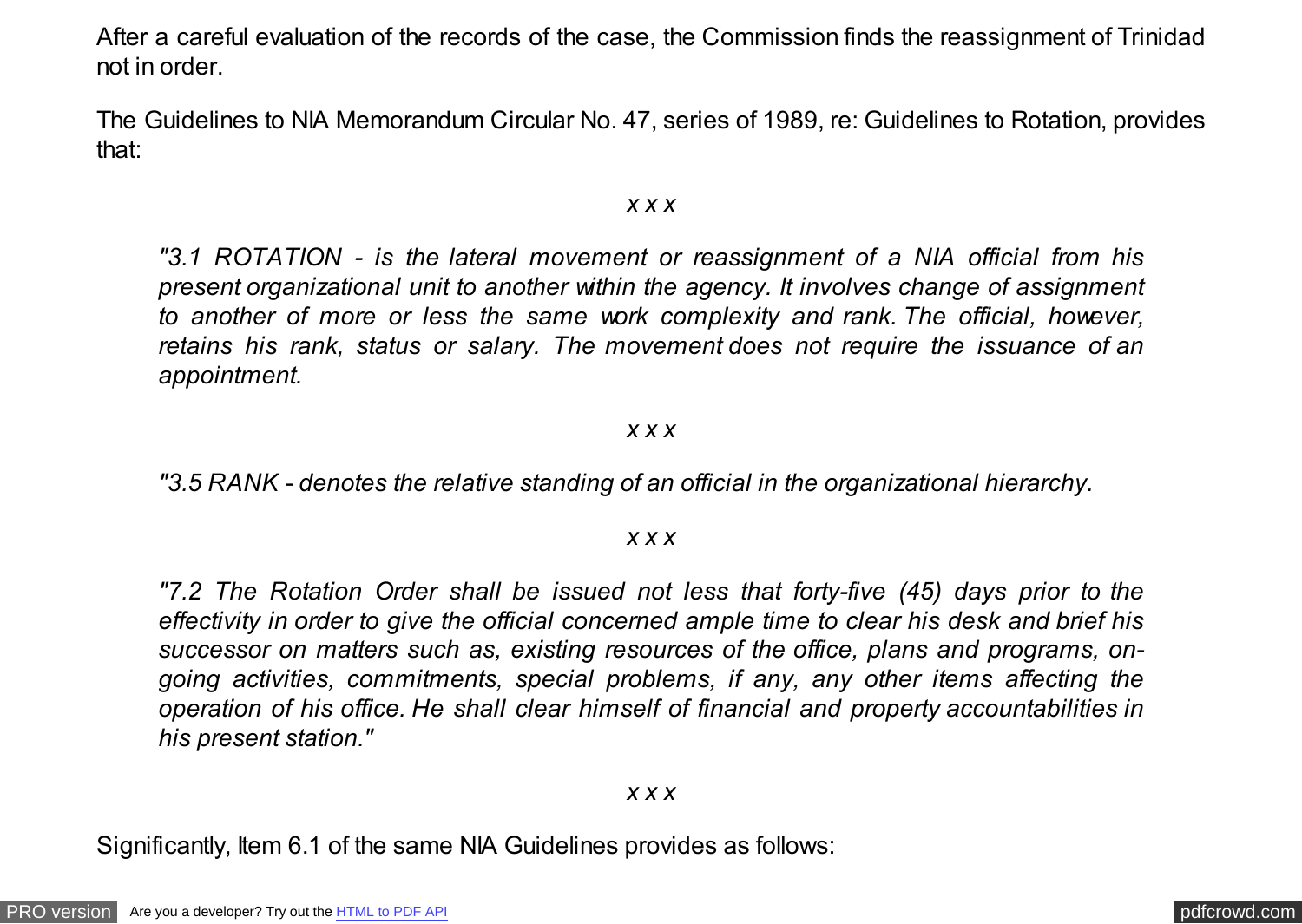## *"6.1 The period of new assignment shall generally be for a period of three years."*

Evident from the foregoing and other provisions of the NIA Circular is a policy of the NIA to rotate officers and employees occupying particular positions which include the position of Trinidad. However, the reassignment of Trinidad was made effective one day before its issuance or less than forty-five (45) days prior to the effectivity (see Item 7.2 of the Guidelines to NIA MC 47, s. 1989), which is therefore not in accordance with the aforecited NIA Guidelines.

Further, a scrutiny of the Memorandum reassigning Trinidad readily shows that she was not designated to any position or given specific functions. Since, Trinidad was not given any specific functions to perform, this makes her in a floating status. To place her in such a situation for a long period of time will not serve the best interest of the service. Clearly, the reassignment of Trinidad was done in haste.

The Commission, in the case of **IBOT, Nida et al., CSC Resolution No. 953208 dated May 22, 1995**, ruled as follows:

*"It is a well-settled rule that in the interest of the public service, temporary reassignment of personnel may be made by the appointing authority. The only condition is that the reassignment should not be used as a device to oust an employee away from the position for which he was appointed. As held in the case of Cruz vs. Navarro, 66 SCRA 79, the Supreme Court ruled as follows:*

`*There is no question that we recognize the validity and indispensable necessity of the well-established rule that for the good of public service and whenever public interest demands, public officials maybe temporarily assigned or detained to other duties even over his objection without necessarily violating his fundamental and legal rights to security of tenure in the civil service. But as we have already stated, `such cannot be undertaken when the transfer of the employee is with a view to his removal' and `if the transfer is resorted to as a scheme to lure the employee away from his permanent position' because `such*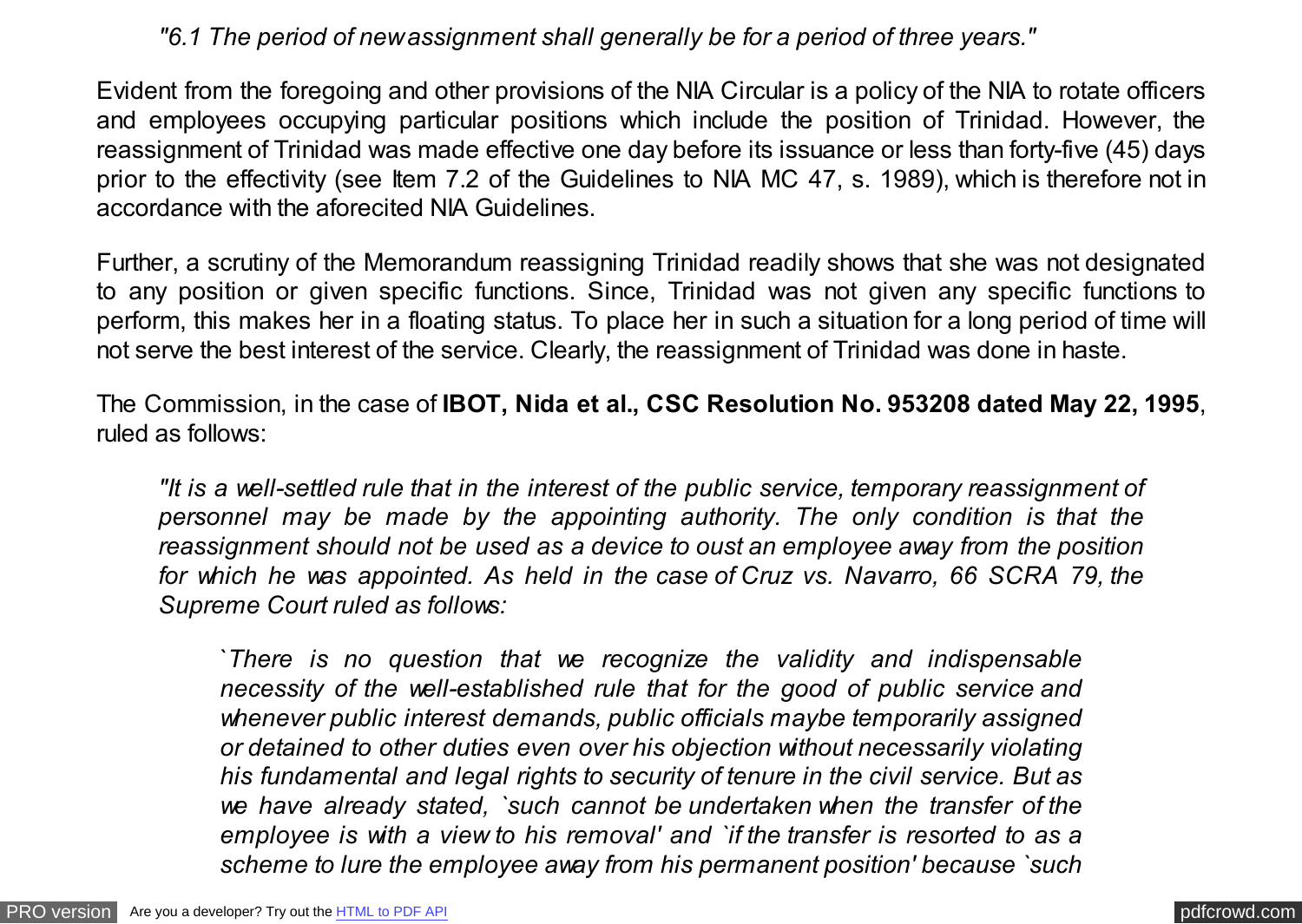*attitude is improper as it would in effect result in a circumvention of the prohibition which safeguards the tenure of office of those who are in the civil service." (Garcia, et al. vs. Lejano, GR Bo. L-2220, Aug. 5, 1996)*

WHEREFORE, the appeal of Aurora M. Trinidad is hereby granted and her reassignment is set aside. Accordingly, the National Irrigation Administration is directed to allow Trinidad to report back to her former post and discharge the duties and responsibilities of said position immediately and the Regional Director of CSC-NCR will monitor the implementation of the same.

Quezon City, March 2, 1999

# **JOSE F. ERESTAIN, JR.** Commissioner

**CORAZON ALMA G. DE LEON**  Chairman

> **THELMA P. GAMINDE**  Commissioner

> > Attested by: